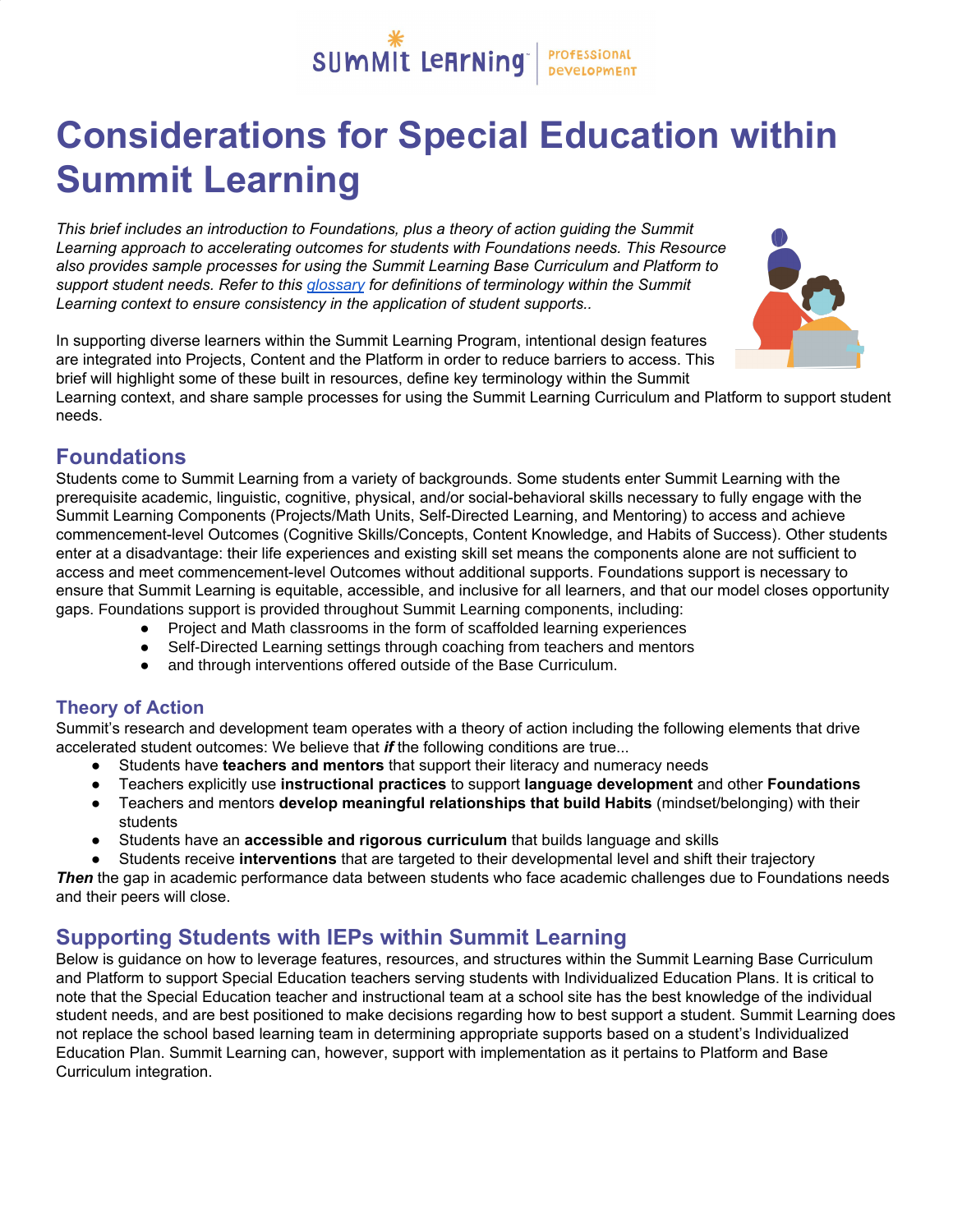

#### **Serving Foundations in Projects & Math Units**

In the work to support Foundations needs within the Summit Learning Program, Projects, Content, and the platform have intentional design features integrated that reduce barriers to access.



Within the Base Curriculum:

- Some scaffolds are embedded in the Projects and Math Units.
- Project/Math Unit Overviews include include a note of types of resources and scaffolds included within the project/unit.
- Within projects, teacher and student resources can be found at the checkpoint and daily plans level. In Illustrative Math (IM) based Math Units, "Tips for Students with Disabilities" can be found at the activity level within one daily lesson.
- Project/Math Unit Overviews, Final Products/End-of-Unit Assessments, and Checkpoints include a "Modifications" section with suggestions you may consider if a student qualifies for that significant level of change in curriculum. In Math Units, modification guidance and Modified End-of-Unit Assessments are available in Grades 4-8, and will expand to Algebra 1 in SY 20-21.

Additional resources within the Platform:

- Customization in assigning extended time through individual due date [customization](https://help.summitlearning.org/hc/en-us/articles/226642587-How-do-I-change-Project-due-dates-?flash_digest=cf6ef6ab5bfd7a380037d3cd2c3377c34ea69682) in the Platform.
- The Learners Tab can be used within **[Projects](https://help.summitlearning.org/hc/en-us/articles/360001426828-How-do-I-use-the-Learners-tab-to-personalize-Project-assignments-)** and [Math](https://help.summitlearning.org/hc/en-us/articles/360001595908-How-do-I-use-the-Learners-tab-to-personalize-Math-Units-) Units to quickly group students by need and assign differentiated resources and scaffolds.
- The **[Accessibility](https://www.summitlearning.org/resources/accessibility-resource-bank) Resource Bank** includes tools to create necessary scaffolds, view researched-based implementation strategies, and view guidance on scaffold decision-making.
- A [Scaffold-decision](https://www.summitlearning.org/learn/resources/1703) making template provides guidance on identifying, developing and deploying scaffolds.
- Depending on school-site level permissions, Notebooks includes embedded text to [speech](https://help.summitlearning.org/hc/en-us/articles/360033904093-How-do-I-use-Text-to-Speech-and-Voice-Typing-tools-) and voice typing.
- Assistive technology tools can be extremely helpful in supporting students in accessing instructional materials (e.g. text to speech);the [Accessibility](https://www.summitlearning.org/resources/accessibility-resource-bank) Resource Bank shares recommended plug-ins.

Example off-Platform practices:

- Collaboration with Project/Math teachers to review student progress in the Platform and plan for scaffolds/interventions.
- For Project/Math Unit work that aligns with IEP goals, a workshop either within the general education setting or within a resource setting can simultaneously move students forward in their Cognitive Skill/Math development as well as on IEP goals.

#### **Addressing IEP goals in Projects & Math Units**

- The Summit [Learning](https://www.summitlearning.org/learn/resources/2745) alined IEP goal bank consists of adaptable goal language developed for a subset of prioritized Common Core State Standards (CCSS) that are addressed in Summit Learning mathematics courses, and for Cognitive Skills in the domains of Textual Analysis/Close Reading and Composing/Writing.
- This resource outlines the Common Core State [Standards](https://www.summitlearning.org/learn/resources/2394) that are aligned with each Cognitive Skill, which can be helpful in identifying alignment with existing IEP goals if they are also standards aligned.
- Review what Cognitive Skills and Associated Standards are covered in each [Project/Math](https://help.summitlearning.org/hc/en-us/articles/115001437927-What-standards-are-covered-by-the-Base-Curriculum-) Unit across all grade levels and subject areas in the Base Curriculum.
- Cognitive Skill and Math scores in the Platform can provide data for both developing baselines and monitoring progress for IEP goals. See the Summit Learning aligned IEP goal-bank implementation guide for more guidance.

*Example - Connecting to Project work in Pull-out/Resource:* 9th grade students are working on the "Defining Self" project in their English course, the cognitive skill of Selection of Evidence is a critical Cognitive Skill assessed in this project during project time. The Special Education teacher knows that five of the students have IEP goals around supporting a claim/main idea with evidence in written products. The Special Education teacher collaborated with the English teacher to identify one of the sample texts to use for a workshop and review the graphic organizer that students will be expected to complete for checkpoint 2. During a Resource period with the students the Special Education teacher leads a workshop for the students on selecting evidence and uses documents and resources from the students' English project for students to apply the skill within the context of the Project.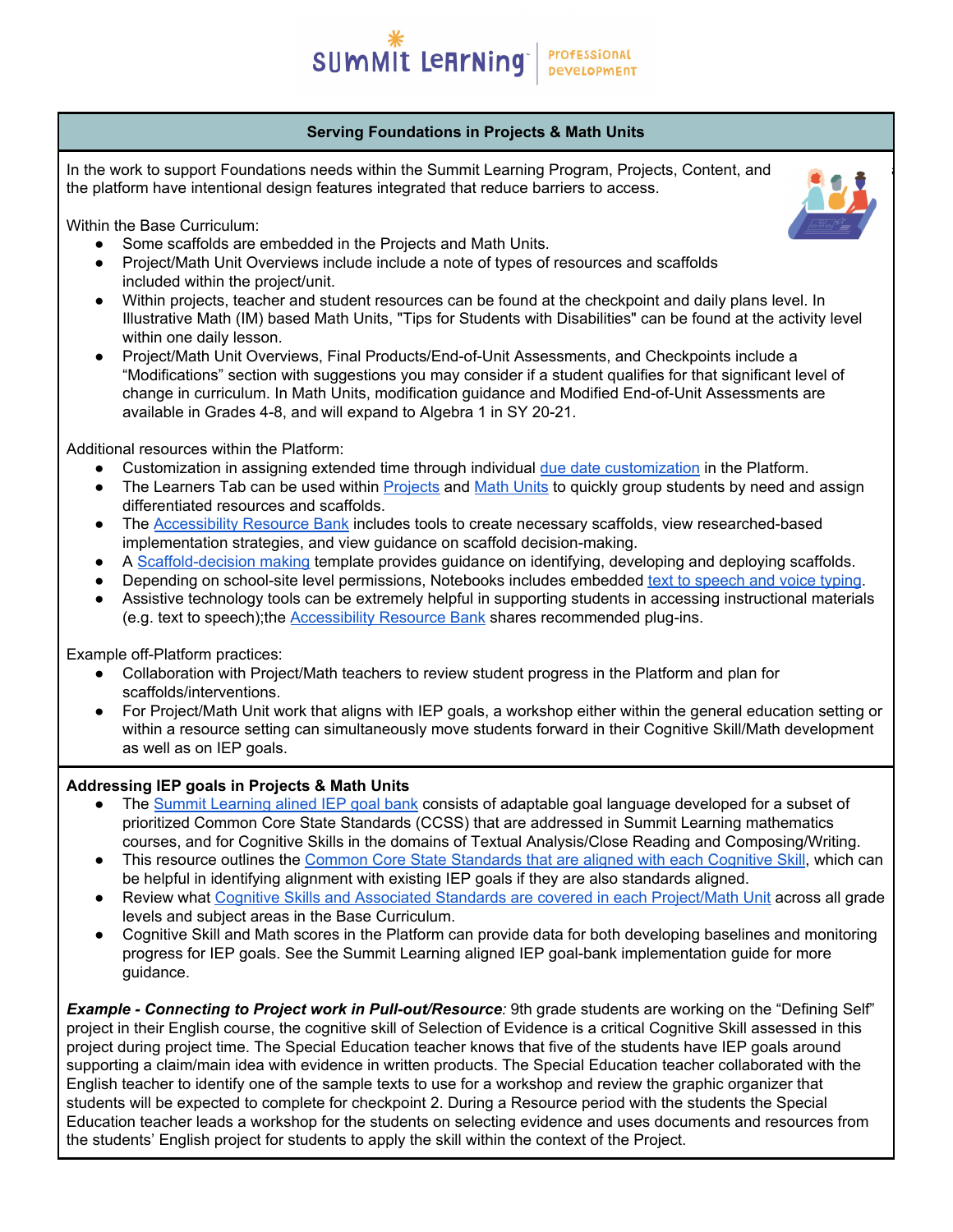

#### **Serving Foundations in Self-Directed Learning**

Students engage with content by self-directing their learning through individualized pathways. Self-directed learning can happen in a Project/Math setting, or while students are mastering content at their own pace. Although some scaffolds are embedded within Focus Area resources, students with Foundations needs may require access to additional scaffolds that address difficulties with self-direction.



Within the Platform:

- Sample resources to support self directed learning are available on the "Learning [Strategies"](https://www.summitlearning.org/resources/learning_strategies) tab within the "Educator Tools" menu of the Learning Space.
- Depending on school-site level permissions your students can use text to [speech](https://help.summitlearning.org/hc/en-us/articles/360033904093-How-do-I-use-Text-to-Speech-and-Voice-Typing-tools-) and voice typing embedded directly in Notebooks.
- Assistive technology tools can be extremely helpful in supporting student executive functioning (e.g. time management, calendaring); the [Accessibility](https://www.summitlearning.org/resources/accessibility-resource-bank) Resource Bank shares recommended plugins that students and teachers can access. (NOTE: the notebook needs to be opened in a new tab to enable a plugin to work)
- The goal-setting feature in the Platform is a powerful tool for student planning and reflection, it also creates a space for the SPED teacher, the student's Project/Math teacher, and/or the mentor to collaborate in supporting student priorities.
- Weekly calendaring with students to identify priorities and trackaction items for Self-Directed Learning.
- Content assessments can be [printed](https://help.summitlearning.org/hc/en-us/articles/211021697-How-do-I-print-Content-Assessments-) for a student who benefits from being able to annotate etc.

Example off-Platform practices:

- Coaching with students around the [Self-Directed](https://www.summitlearning.org/learn/resources/1375) Learning cycle.
- Provide a workshop using resources from the "Learning [Strategies](https://www.summitlearning.org/resources/learning_strategies)" tab.
- Provide the student with a workshop and/or coaching around self-advocacy so they may reach out to their teacher or a peer for support.

#### **Addressing IEP goals in Self Directed Learning Time**

- Consider emphasizing strategies and IEP goal alignment, rather than tutoring a student through playlist content - e.g. provide a workshop on note-taking or study skills to work through a playlist
- For IEP goals related to executive function, gather data on outcomes of goal setting process/task completion. This can be a quick part of a regular student check-in or class structure.
- For self-regulation goals, provide coaching on strategies (e.g. managing frustration or anxiety) In regular check-ins with the student, reflect on their application of strategies and identify needs for further coaching.

#### *Example - Connecting to Self Directed Learning in Pull-out/Resource:*

The Special Education teacher includes a workshop around planning SDL time. In the workshop he has students review project and content work that will be due the following week. Together students create a schedule for when they have SDL time, both within project blocks, during a separate designated SDL Period, and during Mentor time. He then guides students through a process of identifying anticipated time required to complete each task, which the students then map onto the SDL time available. Throughout the week he prompts students to note the time that it takes them. In a session the following week the students identify what actions/practices supported completion of tasks and/obstacles prevented completion. Students develop a revised work plan and the teacher coaches students around application of learning strategies they can use to support outcomes of SDL. The students add specific Learning Strategies to their weekly plan. The teacher plans to use the same reflective process in subsequent weeks and lead lessons on the different learning strategies as needed.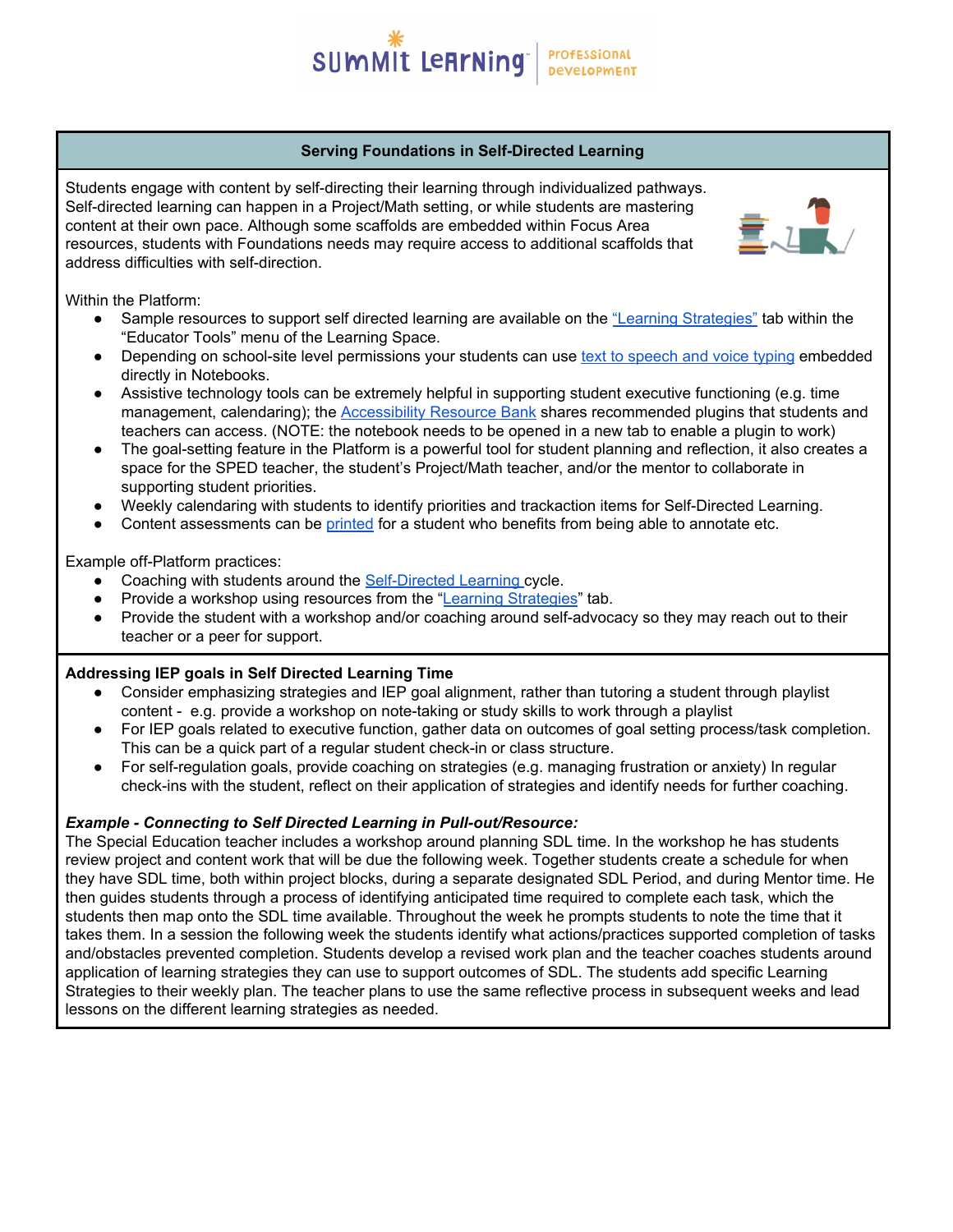

#### **Serving Foundations in Mentoring**

Mentoring is a critical space for students to develop their Habits of Success, particularly for many students in the areas of executive functioning and self-regulation. Beyond supporting student's skill development, the role of the mentor serves to provide a further safety net for students with Foundations needs, or other defined learning needs.



On Platform resources:

- $\bullet$  Goal setting using the week tab.
- Using the check-in agenda prep protocol to prepare for a mentor check in.
- Adding notes in student progress pages, or edit/add/remove goals after a check-in.
- Coaching around implementation of Learning Strategies

Sample off-Platform practices:

- [Mentoring](https://www.summitlearning.org/learn/resources/1484) check-ins to set goals and reinforce strategies to support students with executive functioning (i.e. organization, time management, etc.) and social and emotional needs.
- Collaborating with mentor teacher to identify and integrate strategies to support individual social emotional learning needs based on the Individualized Education Plan (i.e. self regulation strategies to reduce anxiety, or manage frustration, etc.).

#### **Meeting IEP goals through Mentoring**

- Check-ins within mentoring can include progress monitoring and goal-setting on IEP goals to enhance student engagement.
	- Mentors and Project/Math teachers should have access to IEP goal data for the students they mentor or teach.
	- Special Education case managers can collaborate with mentors by participating in check-ins or providing an additional check-in or small group instruction on needs related to Habits (i.e. social emotional learning, executive functioning)
- In many cases, self-regulation, and executive functioning goals can closely tie to mentoring. Case managers can collaborate with the mentor to:
	- Introduce, and reinforce self-regulation, self-monitoring, and executive functioning strategies that align with a students individualized needs
	- Implement behavior goals associated with a Behavior Intervention Plan, to provide additional coaching and support on replacement behaviors, and communication with team members around progress.

#### **Serving Foundations in Targeted Interventions [Site Dependent]**

Some schools have identified a designated time for interventions in Reading and Math. The annual goals of many students with Individualized Education Plans often closely align with the foundational literacy and mathematics skills that interventions program options address. These intervention blocks thus present a powerful opportunity for students to close skill gaps and master IEP goals using the instructional tools selected by the site.



While the structure of interventions vary across sites, The following recommendations help maximize the potential of this time for students with IEPs:

- Special Education teachers meet initially with interventions teachers to review IEP goals for students that will be in their interventions block.
- Special Education teachers collaborate with intervention teachers to ensure that intervention programming aligns with the student's learning needs in math calculation/fluency, reading decoding/fluency/comprehension
- Continue regular (at least quarterly) progress check-ins between Interventions teachers and Special Education teachers (this can happen through a virtual progress monitoring tool - see this [example](https://www.summitlearning.org/learn/resources/1710))